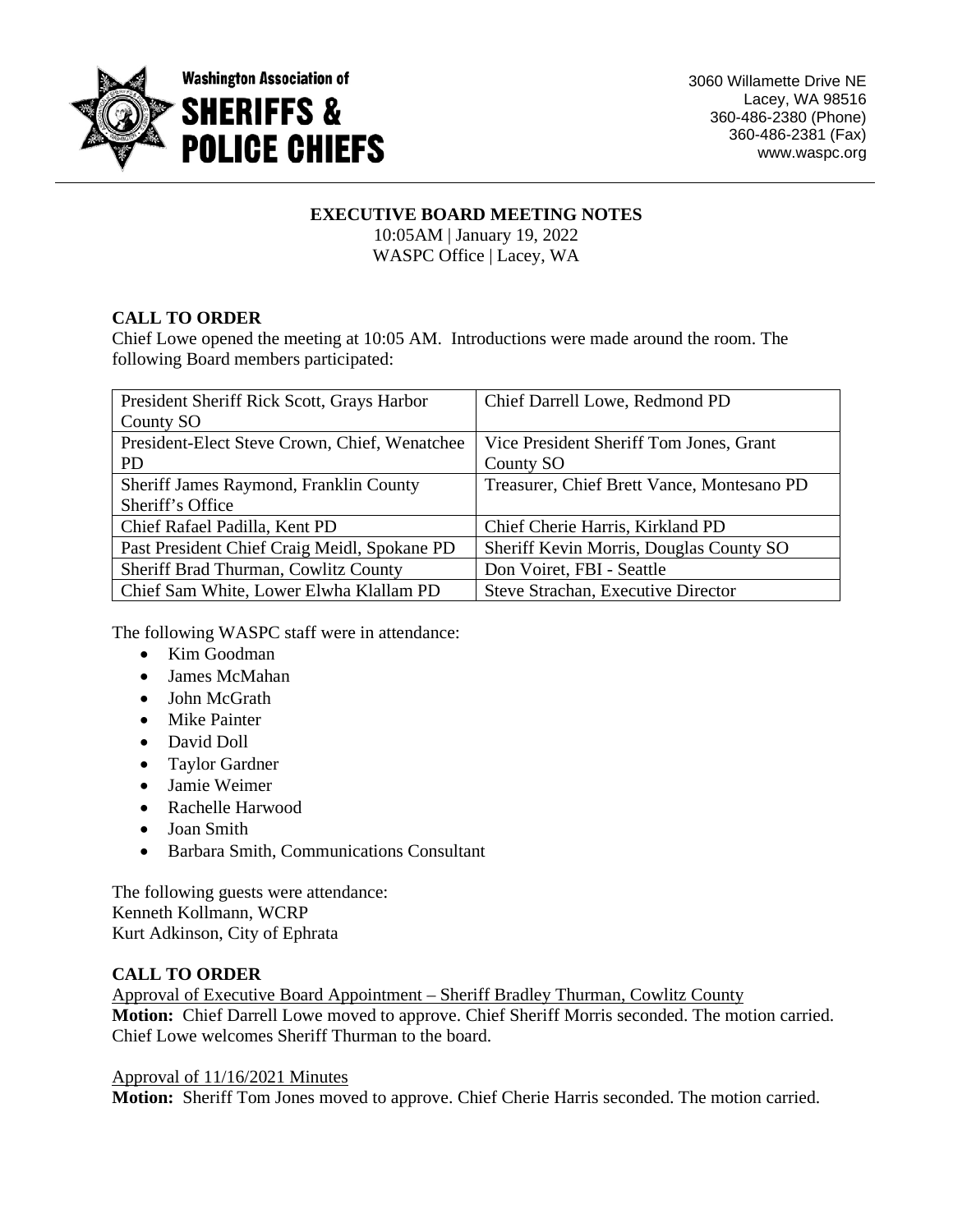## **REPORTS**

Finance & Personnel Committee Report

Expenditures: Check number 43869 through 44080 (11/2/21-01/5/22) for \$3,473,969.41

## **2022 Audit**

Field work for the 2022 Financial Statement and federal award audit is scheduled for April 25 through May 6, 2022**.**

#### **Insurance Coverage**

Our crime coverage is requesting that our checks over \$10,000 have a second signature. As you can see on our disbursement ledger, many of our checks are over this threshold. We are discussing other internal control options with our carrier before proceeding with this change.

#### **Grant Requests**

No requests

## Executive Director Update

- Steve Strachan introduced new staff members, Taylor Gardner Deputy Policy Director, Rachelle Harwood - Executive Assistant, and David Doll – Training and Education Coordinator.
- Steve discussed the weekly Legislative Updates. The webinars will be from 12:30-1:30 each Friday during the legislative session.
- Steve shared a short video. The video is intended for use on social media platforms and is a resource for members to also share on their city/county social media accounts. It can also be used as an example for content. The intent is to use the short videos as another communication tool for sharing our policy statements and other relevant messaging.

Critical bills and other important legislative information will be added to upcoming Executive Director newsletters during the session to provide members with valuable information. He encouraged members to continue dialoguing with local legislators and with members of their communities.

#### Legislative Update

- James McMahan gave updates on Legislative bills HB1719, HB1735 & HB1726.
- James talked about the weekly webinars he, Steve Strachan and Taylor Gardner are providing in addition to the Legislative E-list updates members receive.

## **Training Update**

- David Doll discussed the executive leadership program that was introduced at the Fall '21 conference. The 2 year contract is now negotiated and signed.
- David is working with Dr. Javidi and his team in the coming months to prepare for the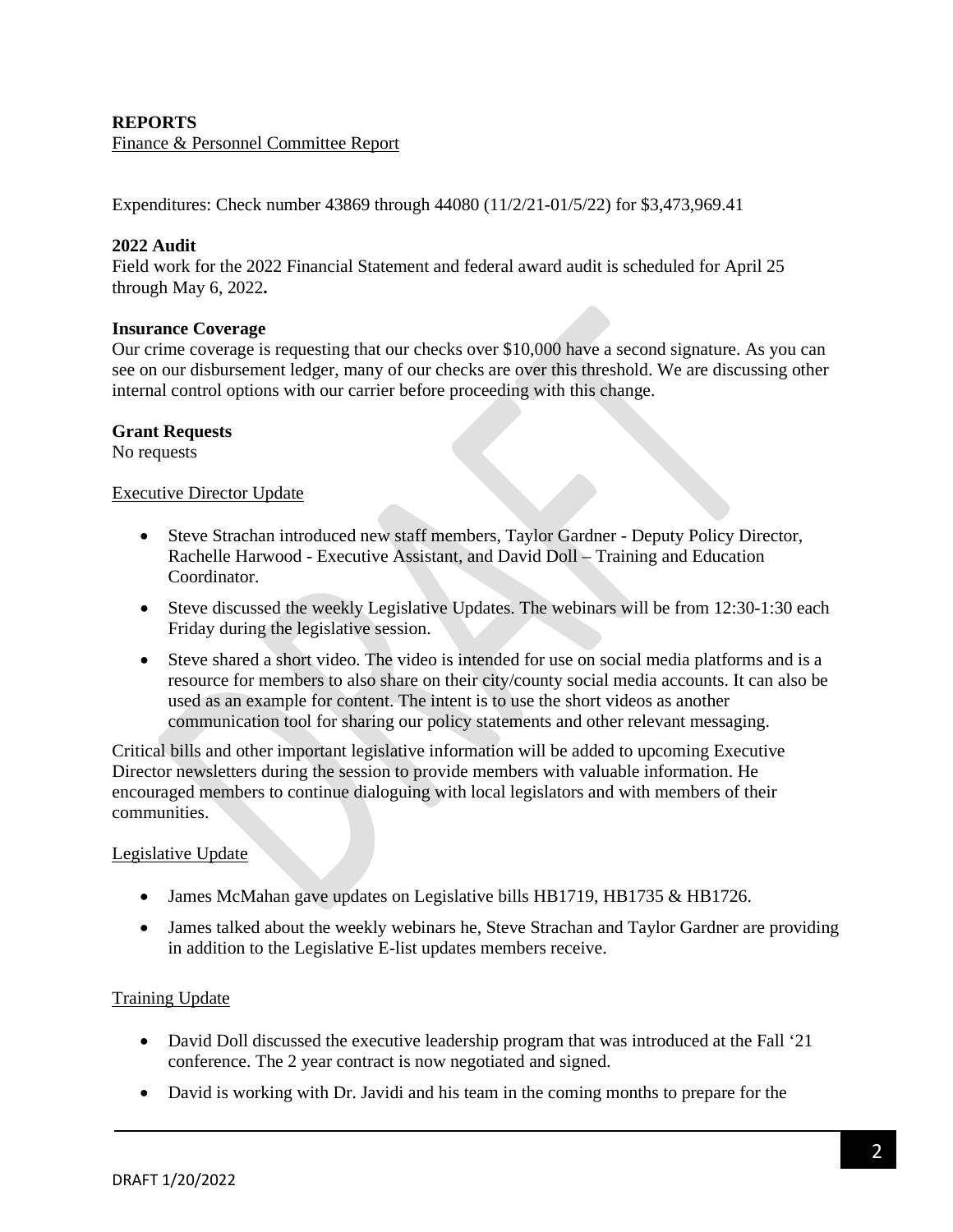platform launch.

• Initial timeline is set to share with the membership at the Spring '22 WASPC Conference in Spokane.

## **OLD BUSINESS**

None.

## **NEW BUSINESS**

Approval of New/Renewing Accreditation Commission Members—Mike Painter Mike Painter recommended to appointing Captain Shyla Nelson and re-appointing Commander Diane McCuistion to three year terms on the WASPC Accreditation Commission.

## **Motion: Chief Darrell Lowe moved to approve. Sheriff Tom Jones seconded. The motion to approve carried.**

## Jail Standards Workgroup Representative

John McGrath discussed the need for a representative of Law Enforcement on the workgroup. They have already nominated Devon Schrum from SCORE as the Jail Representative.

Steve Strachan added that he will be in touch with a couple of board members after the meeting to discuss Law Enforcement representation. The ideal candidate will be a Sheriff that manages a jail.

#### Offender Watch App

Jamie Weimer updated board regarding WASPC's vendor for the state sex offender public website. The vendor is pushing new app functionality. Examples include:, allowing parents to track when their child is close to an offenders registered address and sending notifications to parents when their children communicate with an offender via email, phone or other online identifier. WASPC is opposed to the vendor's new app and sent a letter (from Steven Strachan) to the vendor requesting not to implement this functionality in the State of Washington and requesting written confirmation that Washington Data is only being used in accordance with Washington State statutes.

#### Officer Wellness App

Jamie Weimer reminded the attendees that the Officer Wellness Grant applications are currently being accepted and that applications are due by Friday (1/21/2022). Jamie announced that an officer wellness resource page has been published to the WASPC website. Jamie advised the board that a meeting with the Department of Health, CJTC and WASPC to discuss coordination of their respective law enforcement wellness activities is being scheduled next month. WASPC is working with legislators on a budget proviso that would support a statewide officer wellness app.

#### Future Conference Sites

WASPC's confirmed conference venues are as follows: Spring 2022 – Spokane Convention Center Fall 2022 – Skamania Lodge, Stevenson WA Spring 2023 – Spokane Convention Center

Kim Goodman, noted that it is on our agenda to start mapping out future locations. We have